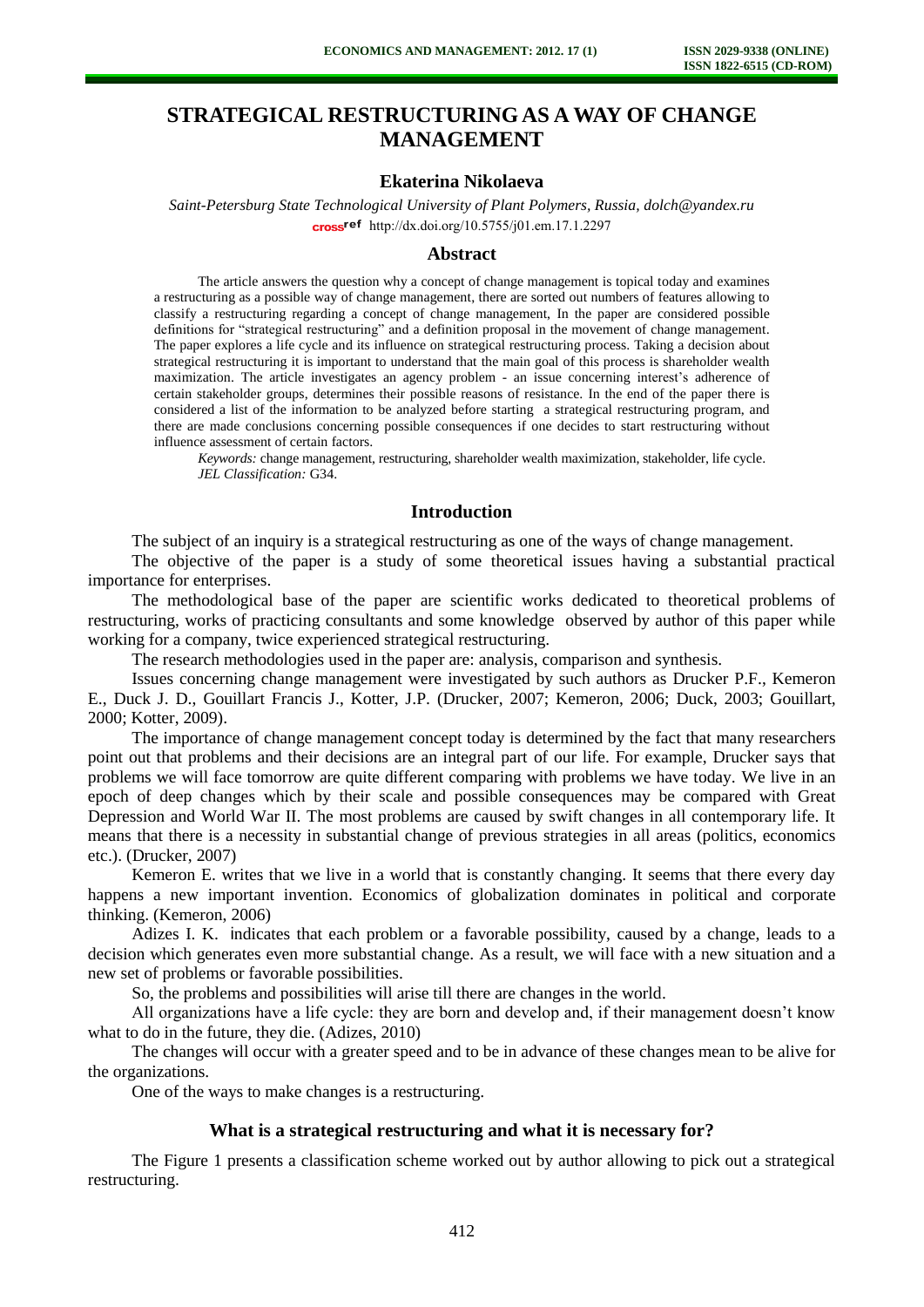

**Figure 1.** Classification scheme of restructuring

In some sources, dedicated to restructuring issue one differentiates two types of restructuring: a) an operational restructuring (in some sources – restructuring in the crisis situation) –it is used as a crisis-proof program; b) a strategical restructuring –it is used for enterprise maintaining (goals are to raise company's market value, competitive recovery etc.).

An operational restructuring is often called crisis restructuring and a strategical restructuring is called the restructuring of development.

An operational restructuring is more close to the concept of crisis management, when an owner faces such problems as non-payments, share of the market loss. In this case it is necessary to start changes immediately for improving the situation.

The concept of a strategical restructuring is more difficult and this term is not so definite.

Either strategical or operational restructuring may be classified by the sphere of the changes to be implemented:

- 1. Connected with the changes in the external structure of the company (consolidation, merger, etc.) there is involved more than one company;
- 2. Connected with the changes inside the company there is involved a single company in the process of restructuring. It is proposed to classify changes inside the company according with possible object of management.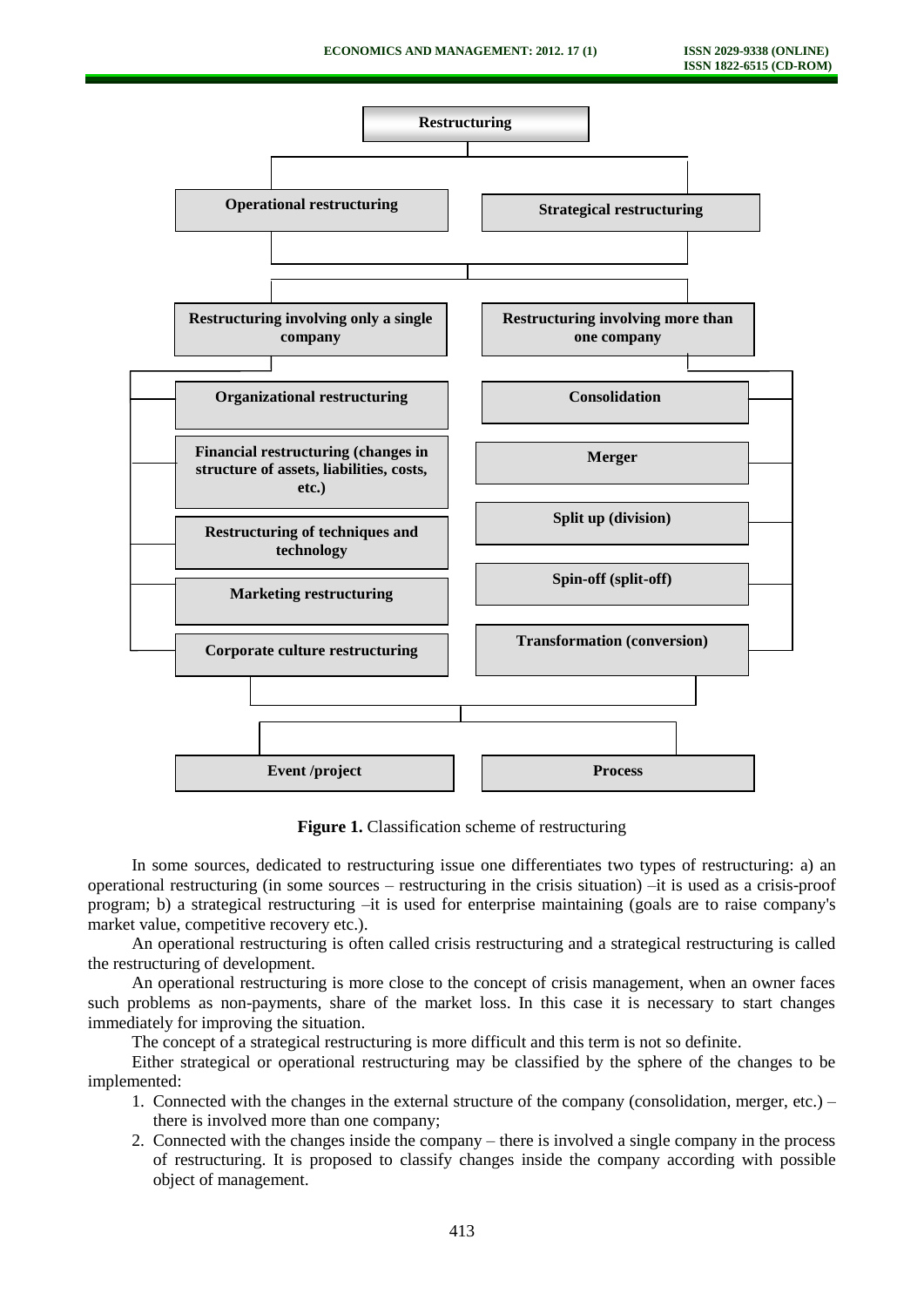Each change in the enterprise may occur as an event or as a process. Each event may generate more radical changes, so it is a constant process of changes monitoring, their analysis and following implementation that may be the smoothest way of restructuring. Based on this, it is possible to define strategical restructuring as following: strategical restructuring is a constant process of change aimed at shareholder wealth maximization taking place in the each phase of life cycle, having a concrete goal and aimed at shareholder wealth maximization subject to stakeholder influence. So, it is possible to mark out three basic conceptions describing strategical restructuring: a goal, a phase of life cycle and a stakeholder influence.

To determine a final goal of the restructuring process is a very important factor. These goals should correspond to criteria SMART (specific, measurable, achievable, result oriented, time bounded).It is advisable this goal to be documentary stated and coordinated with all possible stakeholders. To work out tactical steps is not the least of the factors as without resource availability allowing to ensure the fulfilment of a goal the goal becomes useless.

# **Enterprise life cycle and its influence on restructuring process**

There is a considerable number of life cycle theories, but, from our point of view, the most complete and detailed theory was developed by Adizes I. K. This theory proposes 10 stages to be experienced by an enterprise, reasons of moving forward or staying on the certain stage. So, it is interesting to suggest possible directions of a strategical restructuring which may help to move forward if they are made on time.

| N <sub>2</sub>           | Life cycle stage | Peculiarities and problems of the stage                                                                                                                                                                                                                                                                                                                                                                                                                                                                                                                                                         | <b>Direction of strategical restructuring</b>                                                                                                                                                                                                    |
|--------------------------|------------------|-------------------------------------------------------------------------------------------------------------------------------------------------------------------------------------------------------------------------------------------------------------------------------------------------------------------------------------------------------------------------------------------------------------------------------------------------------------------------------------------------------------------------------------------------------------------------------------------------|--------------------------------------------------------------------------------------------------------------------------------------------------------------------------------------------------------------------------------------------------|
| $\mathbf{1}$             | Courtship        | At this stage, the company is not yet<br>born. It exists as a gleam in the founder's<br>eye. The primarily goal of this stage is to<br>build the founder's enthusiasm and<br>commitment to this dream                                                                                                                                                                                                                                                                                                                                                                                           | Corporate culture restructuring                                                                                                                                                                                                                  |
| $\overline{2}$           | Infancy          | Time for talking is over, it is time to get<br>to work and produce results (sales and<br>cash). This stage is attributed by active<br>sales, absence of organization structure,<br>norms and rules.                                                                                                                                                                                                                                                                                                                                                                                             | Corporate culture restructuring, marketing<br>financial<br>restructuring,<br>restructuring<br>(changing structure of assets, liabilities,<br>costs, etc.)                                                                                        |
| 3                        | Go-go            | Self-confidence, Sales drive the ship,<br>Everything is a priority Insufficient cost<br>controls.                                                                                                                                                                                                                                                                                                                                                                                                                                                                                               | Organizational<br>restructuring,<br>financial<br>restructuring (changing structure of assets,<br>liabilities, costs, etc.), restructuring of<br>techniques<br>and<br>technology,<br>marketing<br>restructuring.                                  |
| $\overline{\mathcal{A}}$ | Adolescence      | Heated conflicts between partners and<br>management, unsystematic delegation of<br>authority, absence of control.                                                                                                                                                                                                                                                                                                                                                                                                                                                                               | Organizational restructuring                                                                                                                                                                                                                     |
| 5                        | Prime            | Insufficient managerial depth.                                                                                                                                                                                                                                                                                                                                                                                                                                                                                                                                                                  | Organizational<br>restructuring,<br>financial<br>restructuring (changing structure of assets,<br>liabilities, costs, etc.), restructuring of<br>techniques<br>and<br>technology,<br>marketing<br>restructuring, corporate culture restructuring. |
| $\overline{7}$           | Stable (aging)   | When people begin to age, the initial<br>signs aren't apparent in their actions or<br>bodies. Aging starts in their minds with<br>subtle changes in attitude, goals, and<br>their outlook on life. This is also true for<br>companies. When an organization starts<br>to age, the first place the symptoms<br>appear is in the attitudes, outlook and<br>behaviors of its leaders.<br>The company is strong, but it is starting<br>to lose flexibility. More and more, people<br>are adhering to precedence and relying<br>on what has worked in the past.<br>Order and predictability prevail. | Organizational<br>restructuring,<br>financial<br>restructuring (changing structure of assets,<br>liabilities, costs, etc.), restructuring of<br>techniques<br>and<br>technology,<br>marketing<br>restructuring, corporate culture restructuring. |

**Table 1.** Adherence of life cycle stage and direction of strategical restructuring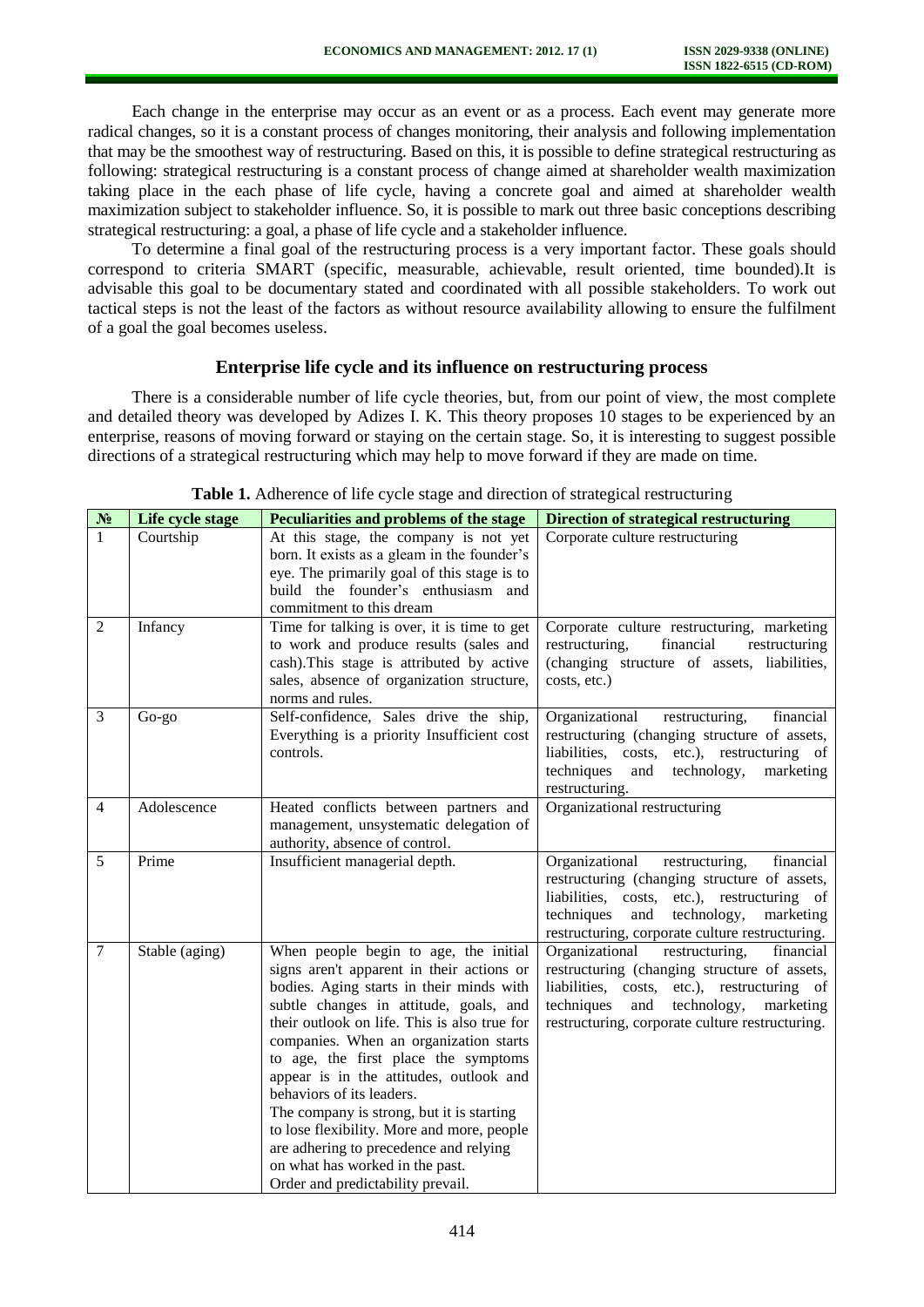| 8  | Aristocracy | A company has reduced expectations for      | Organizational restructuring,<br>financial      |
|----|-------------|---------------------------------------------|-------------------------------------------------|
|    |             | growth, a conservative uniformity of        | restructuring (changing structure of assets,    |
|    |             | dress, employees address each other         | liabilities, costs, etc.), restructuring of     |
|    |             | formally Focus is made on past              | and<br>technology,<br>techniques<br>marketing   |
|    |             | achievements rather than future visions.    | restructuring, corporate culture restructuring. |
| 9  | Early       | People focus on who caused<br>the           | Organizational<br>restructuring,<br>financial   |
|    | Bureaucracy | problems, rather than on what to do about   | restructuring (changing structure of assets,    |
|    |             | the problems.                               | liabilities, costs, etc.), restructuring of     |
|    |             | Problems get personalized. Rather than      | techniques<br>and<br>technology,<br>marketing   |
|    |             | dealing with the organization's problems,   | restructuring, corporate culture restructuring  |
|    |             | people are involved in interpersonal        |                                                 |
|    |             | conflicts, backstabbing, and discrediting   |                                                 |
|    |             | each other.                                 |                                                 |
|    |             | Personal survival and turf wars absorb all  |                                                 |
|    |             | available energy leaving precious little to |                                                 |
|    |             | deal with the needs of customers or the     |                                                 |
|    |             | world outside the organization.             |                                                 |
| 10 | Bureaucracy | A company has many systems and rules        | Organizational<br>financial<br>restructuring.   |
|    |             | and runs on ritual, not reason.             | restructuring (changing structure of assets,    |
|    |             | A company has leaders who feel little       | liabilities, costs, etc.), restructuring of     |
|    |             | sense of control.                           |                                                 |
|    |             |                                             | techniques<br>technology,<br>and<br>marketing   |
|    |             | It is internally disassociated; it creates  | restructuring, corporate culture restructuring  |
|    |             | obstacles to reduce disruptions from its    |                                                 |
|    |             | environment, forces<br>its<br>external      |                                                 |
|    |             | develop<br>elaborate<br>to<br>customers     |                                                 |
|    |             | approaches to bypass roadblocks.            |                                                 |
| 11 | Death       | Death occurs when no one remains            | Corporate culture restructuring                 |
|    |             | committed to sustaining the organization    |                                                 |

As shows Table 1, it is a Courtship, an Adolescence and a Death that require a certain direction of a strategical restructuring, other need comprehensive and integrated approach to change management that seriously complicates the process of restructuring.

## **How to raise shareholder wealth and not to lose while implementing strategical restructuring?**

The main goal of a strategical restructuring is shareholder wealth maximization. Shareholder wealth maximization is an ordinary share market value and is considered in a long-term perspective. At the first glance it is possible to think that shareholder needs are of primary importance. But it is necessary to look at the enterprise as a coalition of different groups of interests having their "share" in the enterprise.

A Figure 2 shows different groups to be considered as stakeholders.

It is possible to come to the conclusion that satisfaction of stakeholder needs often corresponds with a necessity of shareholder wealth maximization. For example, a failure to satisfy employee's needs may lead to a less productivity, strikes etc. and have quite negative consequences for shareholders and enterprise. A certain interconnection in this issue leads to a proposition that stakeholder needs are to be considered as limitations and it is necessary to maximize a shareholder wealth within the framework of these limitations. (Atrill, 2006)

According to experience of consultants working in the sphere of organizational changes, the process of restructuring won't be successful if it supposes just schemes, plans and projects. Unfortunately, researches showed that organizations pay less attention to employees in comparison with other business field. A system of organization and finance are given twice more time than a staff. Anyone who dealt with restructuring knows that it is necessary to take into account much more factors. The main role plays politics, psychological needs of managers and employees. It is necessary to be sure that the process of restructuring will allow company to try something new and it won't be a way of unfounded structure change. (Kemeron, 2006)